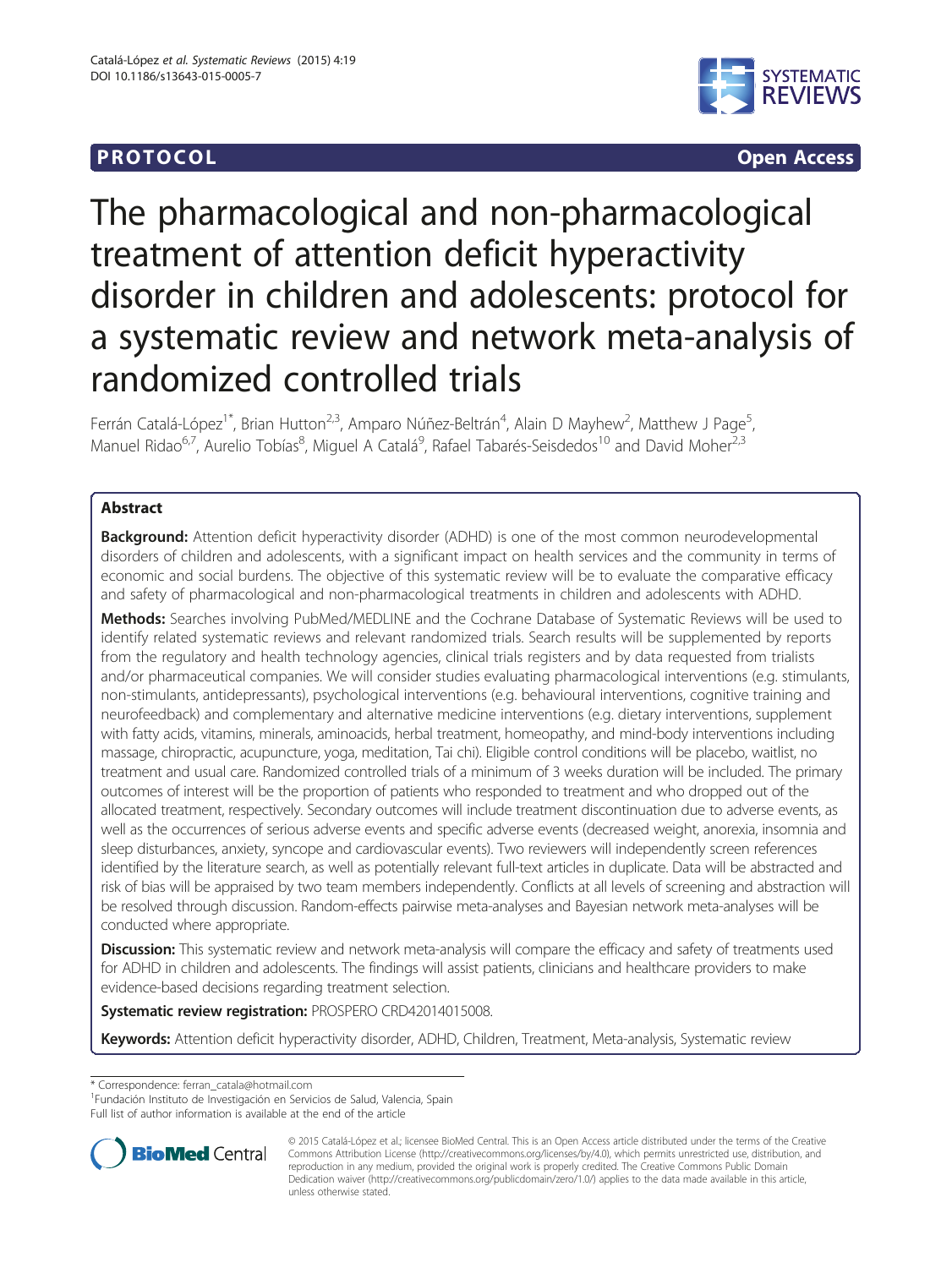# Background

Attention deficit hyperactivity disorder (ADHD) is considered a chronic condition starting in childhood that is comprised of a persistent pattern of symptoms of hyperactivity, impulsiveness and/or lack of attention, which is more frequent and severe than usual for that child's age, and causing a significant functional impairment in school or work performance and in the activities of daily life [\[1](#page-7-0)-[5](#page-7-0)]. ADHD is one of the most common neurodevelopmental disorders of children and adolescents [\[3,5](#page-7-0)], with a considerable impact on health services and the community in terms of economic and social burdens [[6-9](#page-7-0)]. The recent Global Burden of Disease Study (GBD 2010) revealed worldwide estimates of 26 million children and adolescents with ADHD, representing 491,500 disability-adjusted life years (DALYs) [\[7-9](#page-7-0)].

According to evidence-based guidelines [[10](#page-8-0)-[15\]](#page-8-0), the most common recommended treatment options for ADHD include pharmacological and psychological interventions. Stimulant medication is generally recommended as first-line therapy for school-age children and adolescents with severe ADHD, along with implementation of behavioural interventions also recommended [[10](#page-8-0)-[15](#page-8-0)]. In many Western countries, medications currently used for the treatment of ADHD include stimulants (e.g. methylphenidate and amfetamines), non-stimulants (e.g. atomoxetine, clonidine and guanfacine) and sometimes antidepressants. During the past decade, diagnosis rates for ADHD [[16,17](#page-8-0)], medication prescription [[11,18-20\]](#page-8-0) and use of complementary and alternative medical therapies by young people [[21](#page-8-0),[22](#page-8-0)] have risen substantially. However, controversies and public debate over the appropriate diagnosis and treatment of ADHD continue to exist [\[23](#page-8-0)-[28\]](#page-8-0).

Despite the extensive body of research into the epidemiology, pathophysiology and treatment of ADHD [[2,3,5,](#page-7-0)[29\]](#page-8-0), less emphasis has been placed on methodologically sound comparative research questions evaluating and comparing different ADHD treatment options [[24\]](#page-8-0). For example, which ADHD treatment modality works best in children and adolescents, psychological or pharmacological interventions? Among broad groups of treatment interventions, is there any particular medication or psychotherapy which is clinically superior (or inferior) to others? Is there a unique role of complementary and alternative medicine used in the treatment of children and adolescents with ADHD? Which treatment comparisons of ADHD interventions is there sufficient data and for which comparisons are more trials required?

Given the clinical and scientific relevance of these questions, several important systematic reviews have been published in the literature. Some of these reviews are outdated [[30](#page-8-0)-[32\]](#page-8-0). Some reviews were focused on one particular treatment approach only [\[33-40](#page-8-0)], most often medications; while others compared medications and psychological interventions [\[41,42](#page-8-0)] for ADHD without synthesizing all outcome measures of clinical importance. To our knowledge, none of these previous reviews attempted to establish evidence-based hierarchies for the efficacy and safety of all pharmacological and nonpharmacological treatments in a comprehensive review using network meta-analysis. Network meta-analysis is a relatively new evidence synthesis approach which allows the synthesis of data from both direct (head-to-head, when treatments are compared within a randomized trial) and indirect comparisons (when treatments are compared between trials by combining results using a common comparator) [[43,44](#page-8-0)].

The aim of this systematic review is to address the following research question: For children and adolescents with ADHD, what is the comparative efficacy and safety of competing pharmacological and non-pharmacological treatments?

# **Methods**

The proposed systematic review will be conducted in accordance with the reporting guidance provided in the Preferred Reporting Items for Systematic Reviews and Meta-analyses (PRISMA) statement [\(http://www.prisma](http://www.prisma-statement.org/)[statement.org/\)](http://www.prisma-statement.org/).

This systematic review and network meta-analysis protocol is registered in the PROSPERO database (CRD42014015008.).

# Study eligibility criteria

# Type of studies

Only randomized controlled trials (RCTs) of a minimum of a 3-week duration will be included in this review (3 weeks per treatment arm in parallel-group studies and 3 weeks in the first randomisation period for crossover studies). This duration has been chosen because existing research suggests that 3 to 4 weeks on stable medication is the minimum length of treatment chosen in trials designed to measure dose responses [\[45](#page-8-0)] or treatment efficacy [\[32\]](#page-8-0) in subjects with ADHD.

RCTs comparing one pharmacological treatment or non-pharmacological treatments (as monotherapy or in combination) against another or against placebo/control in the treatment of children and adolescents with ADHD will be included.

For trials which have a crossover design, only data from the first randomisation period will be considered due to concerns over carryover effects [\[46](#page-8-0)].

Studies of both first-line treatment (defined as the first intervention given to patients) and second-line treatment (defined as the second intervention administered either as a result of failure of or suboptimal response to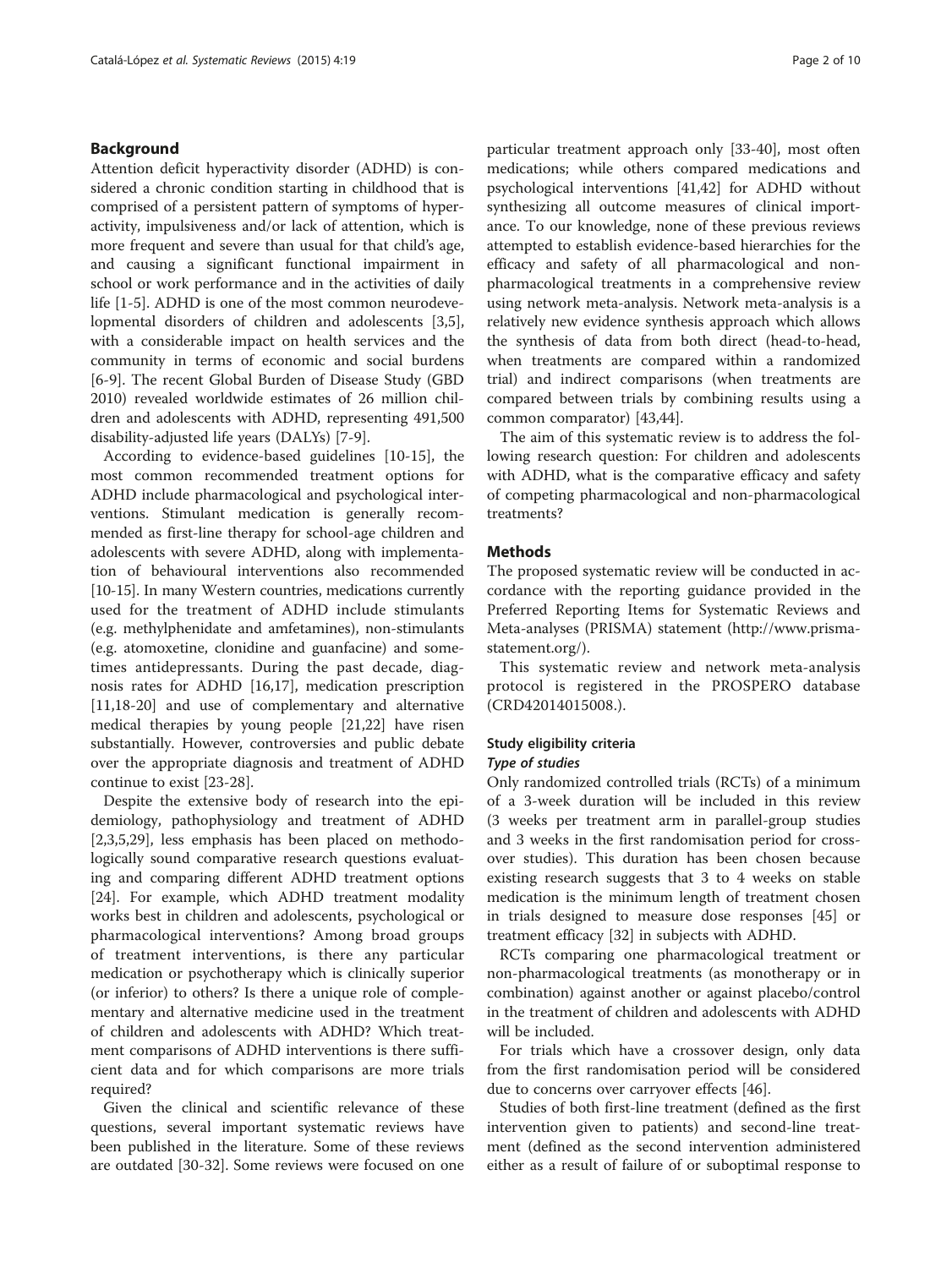first-line treatment) will be included. We are interested in studies reporting results of at least one of the outcomes of interest as well as the number of ADHD patients enrolled in each treatment arm and the number of ADHD patients with events in each treatment arm.

# Type of participants

Studies that enrolled children and adolescents (under 18 years of age) with a clinical diagnosis of ADHD as per either the Diagnostic and Statistical Manual of Mental Disorders (e.g. DSM-IV criteria) or the International Classification of Diseases (e.g. ICD-10 hyperkinetic disorders) criteria will be sought. All ADHD subtypes (e.g. combined type, predominantly inattentive and predominantly hyperactive/impulsive) will be considered for inclusion.

Studies including patients with comorbid conditions (such as anxiety, depression, epilepsy or other medical conditions) will also be eligible for inclusion.

# Type of interventions

We will consider studies evaluating the following treatments:

# Pharmacological interventions

Pharmacological interventions refer to the treatment of ADHD using medication, under the supervision of a medical professional. Studies evaluating any of the following drugs at any therapeutic dose will be considered:

- Stimulant drugs: methylphenidate, dexmethylphenidate, dexamfetamine/ dextroamfetamine, mixed amphetamine salts, lisdexamfetamine.
- Non-stimulant drugs: atomoxetine, guanfacine, clonidine.
- Other approved or unapproved drugs used in ADHD: stimulants (modafinil) and antidepressants (bupropion, venlafaxine, reboxetine, desipramine, imipramine, nortriptyline, clomipramine, amitriptyline).

# Psychological interventions

A diverse range of psychological therapies is available for the treatment of ADHD in children and adolescents. Based on a previous systematic review [[47](#page-8-0)], psychological interventions will be categorized into three domains.

 Behavioural interventions: those interventions directed at changing behaviours (increasing desired behaviours and decreasing undesired behaviours), based on social learning principles and other cognitive theories. These include classical contingency management, behaviour therapy

(mainly through mediators such as parents or teachers) and cognitive behaviour therapy (such as verbal self instruction, problem solving strategies or social skills training [[47\]](#page-8-0)). These treatments are usually offered in several sessions over time, either through training the mediator(s) or the child or both.

- Cognitive training: working memory training incorporating adaptive schedules that are hypothesized to strengthen ADHD-deficient neuropsychological processes. As in Sonuga-Barke et al. (2013) [[47](#page-8-0)], we will only retain studies including training interventions that aim to directly train a cognitive function, or working memory, or attention.
- Neurofeedback using the visualization of brain activity to teach children to increase attention and impulse control. Neurofeedback is commonly based on electroencephalography; sensors are placed on the scalp to measure activity, and measurements displayed using video displays or sound. By learning to control their brain activity based on behavioural principles of operant conditioning, it is hypothesized that ADHD patients will learn to regulate the associated attentional states and processes [[47\]](#page-8-0).

A priori, the duration of the psychological interventions will have to be between time frames of ADHD drug therapy (e.g. at least 3 to 12 weeks for initial shortterm phase of treatment, at least 24 weeks for mid-term treatment and more than 48 weeks for long-term treatment).

# Complementary and alternative medicine

Complementary and alternative medicine (CAM), as defined by the National Center for Complementary and Alternative Medicine (NCCAM) - U.S. National Institutes of Health [\(http://nccam.nih.gov/](http://nccam.nih.gov/)), is a group of diverse medical and health care systems, practices and products that are not presently considered to be part of conventional medicine. Complementary medicine includes treatments that are used together with conventional medicine, whereas alternative medicine treatments are used in place of conventional medicine. A diverse range of CAM interventions are being used for the treatment of ADHD in children and adolescents. Based on NCCAM and expert [[48](#page-8-0),[49](#page-8-0)] taxonomy, we will categorize CAM into three different types:

- Dietary interventions, such as:
	- i. Restricted elimination diet or 'few foods approach' (exclusion of items associated with food hypersensitivity, sometimes referred to as an oligoantigenic diet).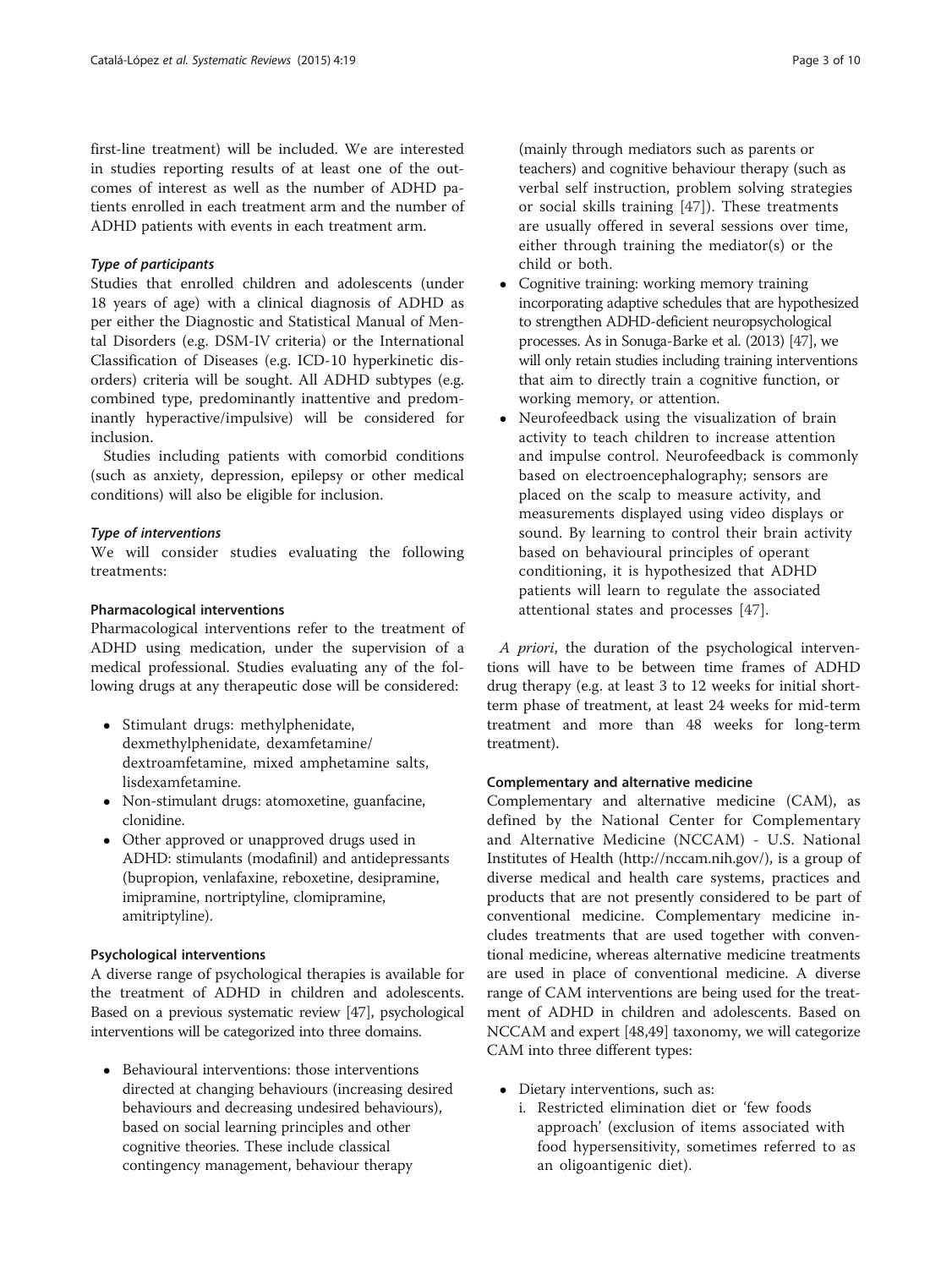- ii. Artificial food colour elimination from child's diet (e.g. removing food colours such as azo dyes, tartrazine, carmoisine, sunset yellow, brilliant blue, indigotine, allura red, quinoline yellow or ponceau 4R).
- iii. Any other food related interventions.
- Supplementary interventions:
	- i. Polyunsaturated fatty acids (PUFA e.g. omega-3 and omega-6 fatty acids).
	- ii. Vitamins (e.g. vitamin B6, vitamin B9, vitamin B12, vitamin C, multiple vitamins).
	- iii. Minerals (e.g. magnesium, zinc, iron, calcium).
	- iv. Aminoacids (e.g. acetyl-L-carnitine, gammaaminobutyric acid, glycine, L-tyrosine).
	- v. Herbal treatment (e.g. Ginkgo Biloba, Ginseng, St John's Wort/Hypericum perforatum, Valerian).
	- vi. Homeopathic treatment.

vii.Any other supplementary interventions.

- Mind- and body-based interventions:
	- i. Massage, chiropractic and osteopathic manipulation, acupuncture, yoga, meditation, Tai chi, etc.

Control comparators. Eligible control conditions will be placebo (psychological or pill), waitlist (in psychological studies), no treatment or usual care. These may act as vital links for the incorporation of indirect evidence in the treatment networks, and are thus important to include (see data synthesis subsection).

# Types of outcome measures

The pre-specified primary endpoints will be pragmatic outcomes such as the proportion of patients who responded to or dropped out of the allocated treatment.

 Treatment efficacy (as a dichotomous outcome). We will use response rate as a dichotomous outcome instead of a continuous ADHD symptom score to make the interpretation of results easier for clinicians, patients, parents, teachers, caregivers and decision makers. We will use the number of patients who respond to treatment, based on improvements on standardized rating scales used in clinical trials such as the overall ADHD Rating Scale (ADHD-RS) [[50](#page-8-0)], the Clinical Global Impression-Improvement scale (GGI-I) [[50](#page-8-0)], the Clinical Global Impressions-Severity scale (CGI-S) [[51](#page-8-0)], the Swanson, Nolan and Pelham (SNAP) Rating Scale [[52\]](#page-9-0), the Conner's Rating Scale [[53\]](#page-9-0) or any other validated rating scale, at the end of treatment. Many studies define response to therapy as 25% to 30% or greater improvement in core symptoms (e.g. ADHD-RS ≥25% to 30%), a global rating of 'much' or 'very much' improved (e.g. CGI-I ≤2) or

'no symptoms' or 'minimal symptoms' (e.g. CGI-S  $\leq$ 2) [[54\]](#page-9-0). In this review, any definition of response to therapy and any version of validated scales with pre-defined cut-off points for this specific age group will be accepted. We will capture the response criteria used in each trial and data will be extracted in order to explore potential impact on treatment effects if there are different cut-off points used for the same scale, or exclusion of those studies not using established cut-off values (e.g. other than ADHD-RS ≥25% to 30% or CGI-I  $\leq$ 2). If the original authors report several outcomes corresponding with our definition of treatment response, we will give preferences to the following scales in this order: 1) CGI, 2) ADHD-RS, 3) SNAP, 4) Conner's and 5) other. This approach was based on expert opinions from our review team. We will also give preference to measures rated by clinicians (followed by teachers/parents and patients). Responders to treatment will be calculated on an intention-to treat basis based on the total number of randomly assigned participants, irrespective of how original study investigators reported data. We will contact authors for missing outcome data or unclear information (e.g. up to three times). Where the number of responders to treatment is unreported and contact with authors fails to acquire this data, we will use an approach applied in recent research [[55](#page-9-0)] to impute outcomes for the missing participants assuming that they did not respond to treatment. When dichotomous outcomes are not reported in studies, but baseline scores, endpoint means and standard deviations (SD) of the rating scales are provided, we will attempt to estimate the number of patients responding to treatment with the validated imputation method previously employed by Furukawa et al. (2005) [\[56](#page-9-0)].

 All-cause treatment discontinuation (as a dichotomous outcome), defined as the proportion of patients who leave the study early for any reason as defined by the authors at the longest available follow-up, will also be collected.

Secondary outcomes will include the following:

- Tolerability of treatment (as a dichotomous outcome) measured by the proportion of patients who have left the study early due to adverse events as defined by the authors at the longest available follow-up.
- Serious adverse events (as a dichotomous outcome) defined as the occurrence of any untoward medical event that results in death, is life-threatening, requires inpatient hospitalization or prolongs existing hospitalization, results in persistent or significant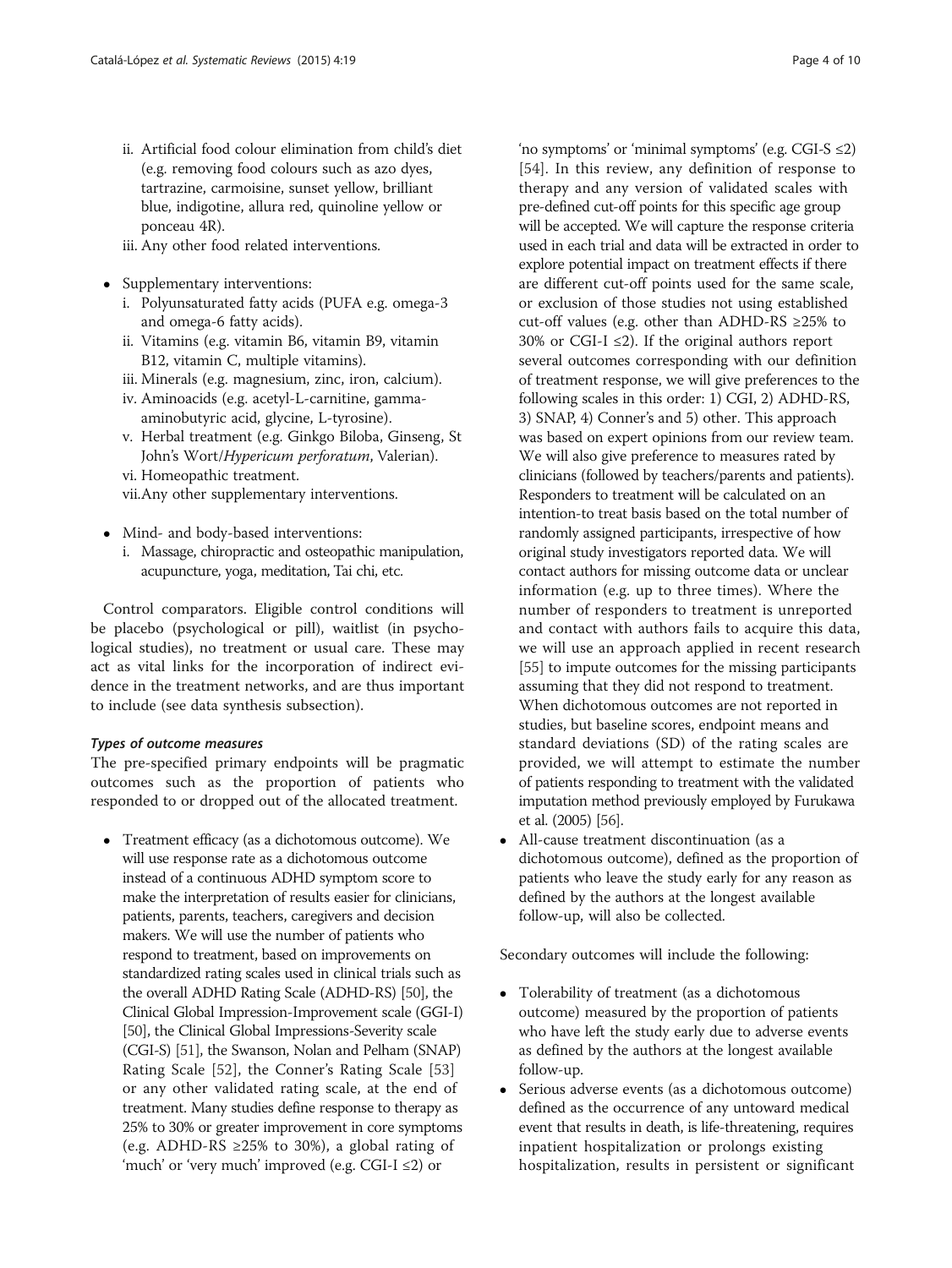disability/incapacity, is a congenital abnormality/ birth defect, or is an Important Medical Event. Important Medical Events are events that may have been considered as serious adverse events when, based upon medical judgement, they may jeopardize the patient and may require medical or surgical intervention to prevent one of the outcomes listed above.

 Specific adverse events (as dichotomous outcomes) including the occurrence of decreased appetite, decreased weight, anorexia, insomnia and sleep disturbances, anxiety, syncope, any cardiovascular effect (e.g. hypertension, alterations in heart rate). Study-specific definitions of these events will be recorded to account for variations in definition.

Because of the chronic course of ADHD, we will differentiate outcomes measured during initial short-term treatment (e.g. the first 6 weeks of treatment with a range 3 to 12 weeks), mid-term treatment (e.g. 24 weeks of treatment with a range 13 to 48 weeks) and long-term treatment (e.g. more than 48 weeks). This arbitrary distinction does not imply that more than 24 weeks of treatment defines optimal length of treatment but follows current recommendations on the clinical investigation of pharmacological treatments for ADHD [\[45\]](#page-8-0).

#### Search methods for identification of studies

Based on our awareness of a large number of existing reviews and meta-analyses that can be utilized, an unlimited primary search for RCTs will not be conducted. In its place, we will use a staged approach to study identification, beginning with the identification of relevant randomized trials included in systematic reviews searched for in PubMed/MEDLINE and the Cochrane Database of Systematic Reviews (publication years 2005 and onward), existing systematic reviews, meta-analyses and health technology assessment (HTA) reports which we are aware of [\[30-42](#page-8-0)[,57](#page-9-0)-[62\]](#page-9-0). A draft search strategy is included in the [Appendix](#page-6-0). From identified systematic reviews, we will screen reference lists of both included and excluded studies.

Next, we will search PubMed/MEDLINE to identify other additional relevant RCTs published outside the time frames of these reviews. We will compile a list of the unique PubMed/MEDLINE identification numbers of all relevant articles from the systematic review search and perform a related articles search. This technique has been shown to be effective in identifying relevant studies, has been used recently by reviews in several clinical fields and increases efficiency in study identification in the presence of an already large evidence base [\[63,64](#page-9-0)]. These searches will be supplemented by searches in alternative databases (PsycINFO, CINAHL and AMED

[[65\]](#page-9-0)), and by scrutiny of clinical trial registers (including [www.clinicaltrials.gov\)](http://www.clinicaltrials.gov), HTA agencies (e.g. the National Institute for Health and Care Excellence in the UK, the U.S. Agency for Healthcare Research and Quality and the Canadian Agency for Drugs and Technologies in Health), regulatory bodies (e.g. the U.S. Foods and Drug Administration and the European Medicines Agency) and review of references of relevant papers and clinical practice guidelines.

We will also contact authors of primary publications, collaborators and/or sponsors of clinical trials to check if they are aware of any trials we may have missed.

#### Data collection and risk of bias assessment

Eligible RCTs identified from our searching efforts will be screened by two researchers and will be verified by a third researcher of the team to confirm whether each study meets our eligibility criteria. Using a pre-designed form that will be piloted initially on a small number of included studies, the same reviewers will be also responsible for extraction and verification of data on general characteristics (e.g. average age, gender distribution, duration of ADHD, initial severity of ADHD, patient comorbidity history, past/present medication use, mean or median follow-up), characteristics related interventions (such as drug dose or therapist competence in the case of psychotherapy interventions, e.g. therapist qualification, years of experience), outcomes and study design from included studies. If outcomes are not reported at the predefined time points, we will extract data as close as possible to that time point.

The Cochrane Risk of Bias tool [[66\]](#page-9-0), which considers sequence generation, allocation concealment, and blinding and other aspects of bias will be used to assess the study risk of bias. The overall rating of risk of bias for each study will be the lowest rating for any of the criteria (e.g. if any domain is scored high risk of bias, the study will be considered high risk of bias). Any discrepancies between reviewers for any of the above steps will be discussed by the reviewers until consensus is achieved.

We will also contact authors of primary publications, collaborators and/or sponsors of clinical trials for missing outcome data or unclear information.

# Data synthesis

We will begin with a narrative overview of studies included in the review which will provide insights regarding descriptive characteristics of the study populations (e.g. age, gender, ADHD subtype, comorbidities, severity of illness) and trial characteristics, describing the types of comparisons made as well as other important variables (such as year of publication, geographic region and sponsorship in case of drug trials). We will use GRADE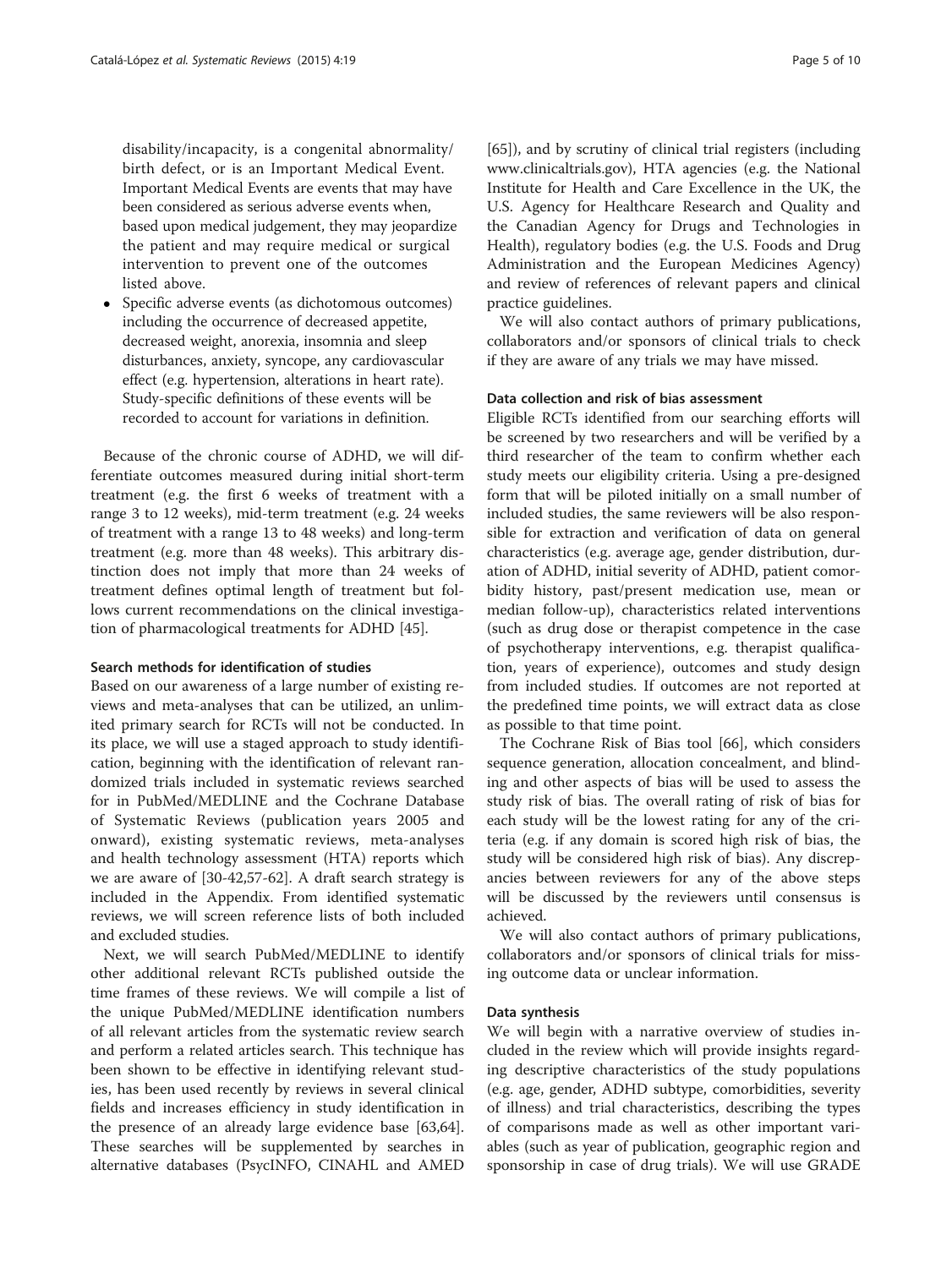methodology [\[67\]](#page-9-0) for evaluating the quality of evidence for outcomes (e.g. high quality, moderate quality and low quality).

#### Standard pairwise meta-analysis

We will perform standard pairwise meta-analyses using a random effects model when data are available. We will evaluate heterogeneity by estimating the variance be-tween studies (chi-square test [[68\]](#page-9-0) and  $I^2$  statistic [\[69](#page-9-0)]). We will report the results as odds ratios (ORs) and corresponding 95% confidence intervals (CIs). Studies of first-line treatment (defined as the first intervention given to patients) and second-line treatment (defined as the second intervention administered either as a result of failure of or suboptimal response to first-line treatment) will be analysed separately due to the heterogeneity of the intervention.

#### Network geometry

We will describe and present graphically the geometry of the treatment network of comparisons across studies to determine if a network meta-analysis is feasible; we will also identify parts of the treatment networks with considerable evidence versus little or no evidence [[70](#page-9-0)].

The geometry of the treatment network (or network geometry) addresses what the shape of the treatment comparisons looks like in terms of the number of included interventions (e.g. treatment nodes), the extent to which there are trials comparing different pairs of these interventions (e.g. the adjoining lines or 'edges') and the numbers of patients associated with different comparisons. By studying and presenting the network geometry, one can develop an understanding of how strong the evidence is for some treatment comparisons and whether specific comparisons are selected, under-represented or even avoided in identified studies [\[70](#page-9-0),[71\]](#page-9-0).

Depending on the pattern of studies included, we will explore whether sensitivity analyses related to network geometry are feasible using different classifications to see how stable our results are. We will consider issues including the consideration of treatment nodes for different drug dosages or conducting analyses including all behavioural interventions as a class versus independent analyses (e.g. parent training only, parent/child training or parent/child/teacher training). Control comparators will initially be treated as separate nodes in the networks and combined if effect sizes are relatively similar for them.

### Network meta-analysis

If the assumptions of homogeneity and similarity are judged reasonable based on review of study characteristics within and across connections in the network of interventions, network meta-analysis will be carried out for each clinical outcome separately. Network metaanalysis is a statistical method used to synthesize information from a network of trials addressing the same question but involving multiple treatments, as well as situations involving the availability of both direct and indirect data for comparisons of interest [[43](#page-8-0),[44](#page-8-0)[,71,72](#page-9-0)]. Network meta-analyses have been applied in many fields of medicine and clinical psychiatry [[55,73,74\]](#page-9-0) to evaluate jointly the comparative safety and effectiveness of multiple available interventions for a condition of interest, even when some of them have not been directly compared in primary research studies. This evidence synthesis method uses both direct (head-to-head) and indirect evidence from all RCTs to be combined into a single effect size for each pairwise comparison and can also be used to estimate comparisons between pairs of treatments which have not been compared in individual studies. By including the combination of direct and indirect evidence, a network meta-analysis may increase precision in estimates and facilitate simultaneous comparisons while within-trial randomization is preserved [[43](#page-8-0)].

In our review, network meta-analyses will be performed within a Bayesian framework using WinBUGS 1.4.3 (MRC Biostatistics Unit, Cambridge, UK) with random effects models adjusting for correlation of multi-arm trials [[72](#page-9-0)] using vague prior distributions throughout. We will report the results as median ORs and corresponding 95% credibility intervals (CrIs), which are the Bayesian analogue of 95% CIs. In addition to estimating ORs, we will also estimate median treatment ranks with 95% CrIs as well as the Surface Under the Cumulative RAnking curve (SUCRA) values [\[75\]](#page-9-0). SUCRA values are expressed as percentages; if a treatment is certainly the best, its SUCRA value would be 100%, and if a treatment is certainly the worst, its SUCRA value would be 0%. Forest plots of summary effect sizes as well as rankograms [\[75\]](#page-9-0) will be used to present main findings.

We will assess model convergence on the basis of inspection of Brooks-Gelman-Rubin plots [\[76](#page-9-0)] and Monte Carlo errors.

# Exploring sources of heterogeneity

Findings from risk of bias assessments of included studies will be used to inform sensitivity analyses including meta-regression [\[77](#page-9-0)] or exclusion of higher risk of bias studies and/or small studies to address the impact of perceived study deficiencies. Meta-regression and/or removal of studies from the treatment network to address clinically important variations between studies such as mean age, gender, ADHD severity, presence of comorbidities and year of publication (as a proxy measure of potential changes in clinical practice over time) will also be explored.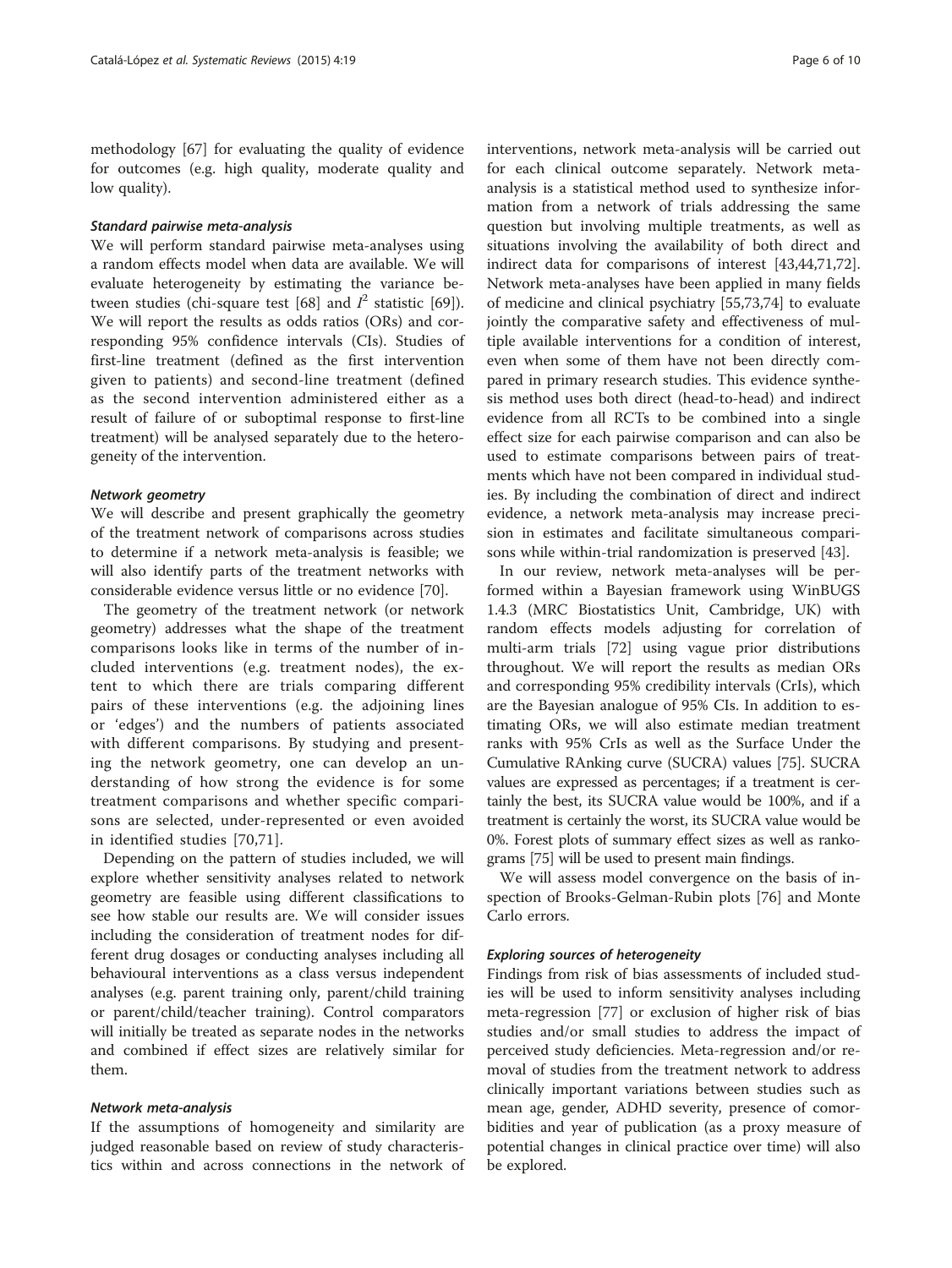<span id="page-6-0"></span>If the data permits, we will apply separate subgroup analyses by age-group (e.g. children: <12 years old vs adolescents: 12 to 17 years old).

We will also conduct sensitivity analyses according to the following variables: study design (e.g. including only studies where both the assessor and the patient were blind, sometimes referred as 'double-blind' trials), imputation (including only studies without imputation of response rates), response rate definition (e.g. using the most common definition in the included studies) and rating informant (e.g. including only clinician ratings).

#### Assessment of inconsistency

When performing a network meta-analysis, we rely on the assumption of consistency (equivalency of treatment effects from direct and indirect evidence) across the different comparisons in the network. The consistency of results will be examined by comparing the results obtained via pairwise meta-analysis versus network metaanalysis. This will also be examined by fitting both consistency and inconsistency models for network metaanalysis and comparing the deviance information criteria (DIC) between models [\[78](#page-9-0)], with smaller values indicative of better fit and a difference of 5 or more being considered as important. If both models have a similar fit to the data as indicated by their DIC values, we will conclude there does not appear to be evidence of inconsistency. Scatterplots of the residuals from both models will also be examined.

# Discussion

This systematic review will evaluate the comparative efficacy and safety of pharmacological and nonpharmacological interventions used in children and adolescents with ADHD. In addition, this review could provide hierarchical information of the multiple competing interventions for ADHD in terms of comparative efficacy (response rates) and safety (all-treatment discontinuations, discontinuations due to adverse events, serious adverse events and selected adverse events). This will produce clinically relevant information that may facilitate understanding the benefit-risk profiles of pharmacological interventions, psychological treatments and CAM in ADHD.

There are several strengths and limitations of our planned methods. In terms of strengths, we will comprehensively review a significant amount of data from both published and unpublished evidence from a range of sources (e.g. journal articles, clinical study reports, trialists/sponsors communications). Also, we have selected for our primary efficacy outcome of response rate to use a dichotomous rather than continuous measure (e.g. standardized mean difference), because from a clinical perspective, syntheses of continuous outcomes measured

on different scales can be difficult to interpret [\[56,79](#page-9-0)]. However, a limitation of this method is that there can be a substantial information loss when continuous outcome variables are dichotomized [[80\]](#page-9-0). Another limitation is that based on knowledge from previous reviews, we anticipate identifying studies using different study designs, diverse durations, small sample sizes and different end-point definitions, which may increase statistical heterogeneity. Further, the possibility of selective outcome reporting bias (mainly, for unpublished data on harms) in ADHD trials could be a potential limitation of this review.

We hope that our findings will assist patients, clinicians and healthcare providers to make evidence-based decisions regarding treatment selection. Our findings could also potentially be useful for informing the development of evidence-based guidelines as well as the future design of a research agenda of new randomized trials in the field.

### Appendix

Appendix: Key terms for PubMed/MEDLINE search.

Medical condition terms:

#1. "(attention deficit disorder with hyperactivity OR adhd OR hyperkinetic\* OR inattent\* OR impulsivity OR hyperkinesis OR tdah)"

Population group terms:

#2. "(child OR children OR adolescent\* OR pediatric\* OR paediatric\*)"

Systematic review/meta-analysis terms:

#3. "(meta-analy\* OR metanaly\* OR metaanaly\* OR met analy\* OR integrative research OR research integration OR research overview\* OR collaborative review\* OR systematic review\* OR systematic overview\* OR evidence-based review\* OR evidence-based OR overview\* OR meta-review\* OR review of reviews OR technology assessment\* OR HTA)"

Interventions terms:

#4. "(methylphenidate OR equasym OR ritalin OR concerta OR rubifen OR tranquilyn OR phenidylate OR methyl phenidate OR dexmethylphenidate OR focalin OR metilfenidato OR dextroamphetamine OR dexamphetamine OR dexamfetamine OR elvanse OR vyvanse OR venvanse OR tyvense OR d amphetamine OR amphetamine OR Adderall OR dexedrine OR lisdexamfetamine OR atomoxetine OR tomoxetine OR strattera OR guanfacine OR guanfacina OR tenex OR intuniv OR clonidine OR kapvay OR nexiclon OR catapres OR modafinil OR bupropion OR venlafaxine OR reboxetine OR desipramine OR imipramine OR nortriptyline OR clomipramine OR amitriptyline OR antidepressant\* OR contingency management OR management techniques OR contingency techniques OR psychosocial interventions OR psychosocial treatment OR psychosocial therapy OR social skills training OR social skills intervention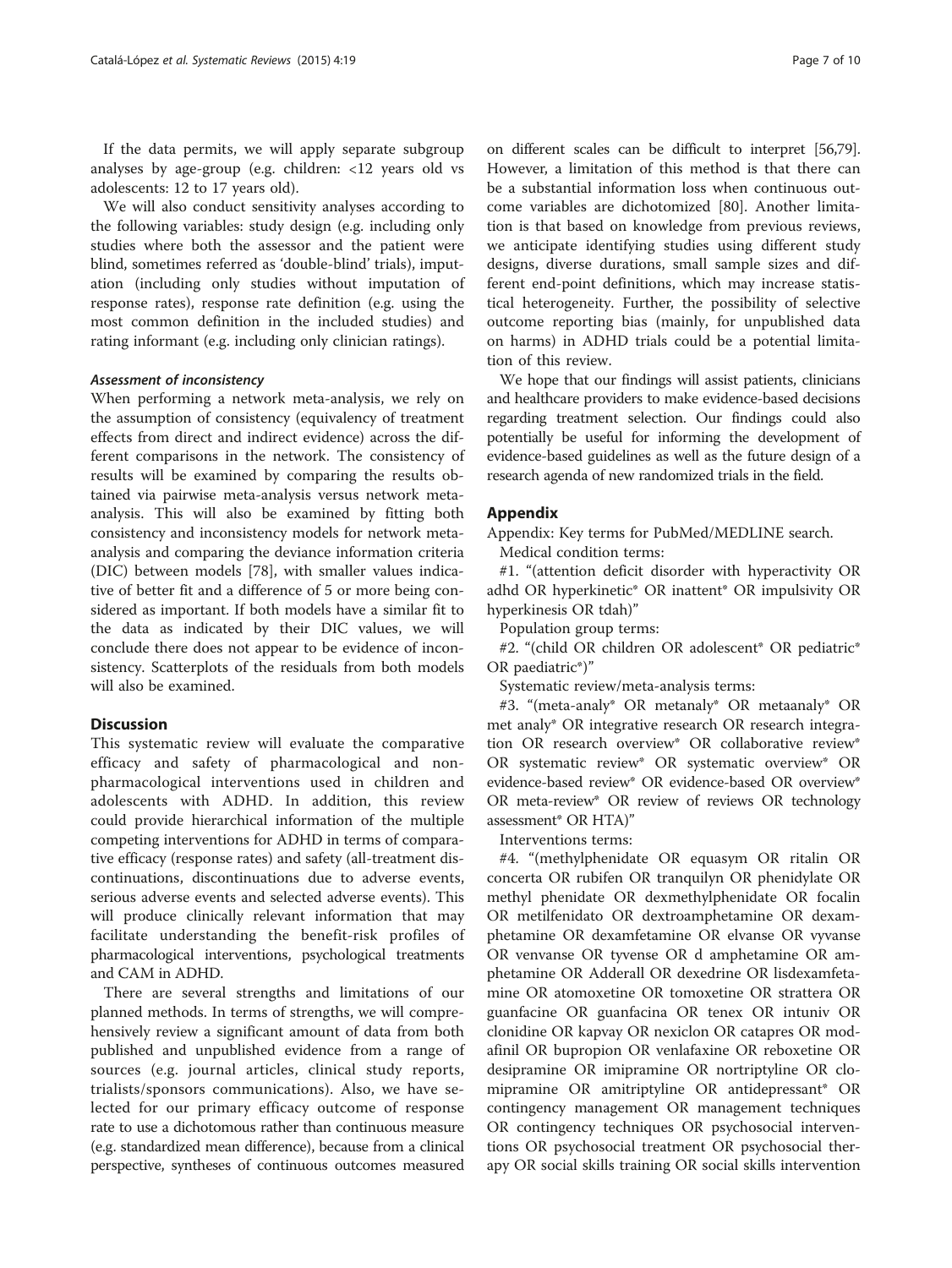<span id="page-7-0"></span>OR social skills treatment OR problem solving intervention OR problem solving treatment OR problem solving training OR problem solving therapy OR behavior modification OR cognitive behavior treatment OR cognitive behavior therapy OR cognitive behavior training OR parent training OR parent counselling OR parent support OR school-based OR classroombased OR school intervention OR classroom intervention OR teacher training OR after-school or remedial teaching OR peer tutoring OR computer assistance learning OR task modification OR curriculum modification OR classroom management OR education intervention OR multimodal intervention OR multimodal treatment OR multimodal therapy OR multimodal intervention OR multimodal treatment OR multimodal therapy OR educational intervention OR and verbal self-instruction training OR cognitive training OR attention training OR working memory training OR cognitive remediation OR executive function training OR and cognitive control OR neurofeedback OR EEG biofeedback OR neurotherapy OR slow cortical potentials OR few foods diet OR elimination diet OR oligoantigenic diet OR restriction diet OR food intolerance OR food allergy OR and food hypersensitivity OR food color OR food dye OR Feingold diet OR Kaiser Permanente diet OR K-P diet OR tartrazine OR azo dye OR carmoisine OR sunset yellow OR brilliant blue OR indigotine OR allura red OR quinoline yellow OR ponceau 4R OR essential fatty acid OR long-chain polyunsaturated fatty acids OR PUFA OR omega-3 OR omega-6 OR docosahexaenoic acid OR eicosapentaenoic acid OR arachidonic acid OR vitamin B6 OR pyridoxine OR vitamin B9 OR folate OR vitamin B12 OR cobalamin OR magnesium OR zinc OR iron OR calcium OR aminoacid OR amino acid OR carnitine OR L-carnitine OR L-tyrosine OR tyrosine OR tryptophan OR glycine OR melatonin OR taurine OR 5-HTP OR phenilalananine OR aspartame OR ginkgo OR ginkgo biloba OR ginseng OR St John's Wort OR hypericum perforatum OR rhodiola OR chamomile OR valerian OR bacopa OR pinus marinus OR massage OR chiropractic OR osteopathic manipulation OR acupuncture OR yoga OR meditation OR Tai chi OR complementary medicine OR alternative medicine OR complementary and alternative medicine)"

Combination of terms:

#5. #1 AND #2 AND #3 AND #4

#### Abbreviations

ADHD: attention deficit hyperactivity disorders; ADHD-RS: ADHD Rating Scale; CAM: complementary and alternative medicine; CGI-I: Clinical Global Impression-Improvement scale; CGI-S: Clinical Global Impressions-Severity scale; DALYs: disability-adjusted life years; DIC: deviance information criteria; DSM: Diagnostic and Statistical Manual of Mental Disorders; HTA: health technology assessment; ICD: International Classification of Diseases; NCCAM: National Center for Complementary and Alternative Medicine; RCTs: randomized controlled trials; SNAP: Swanson, Nolan and Pelham rating scale; SUCRA: Surface Under the Cumulative RAnking curve.

#### Competing interests

The authors declare that they have no competing interests.

#### Authors' contributions

The study was conceived by FCL, BH, RTS and DM and developed with critical input from ANB, ADM, MR, MJP, AT and MAC. FCL designed the study, helped obtain funding for the study, helped write the draft protocol and registered the protocol with the PROSPERO database. BH, RTS and DM provided input into the design, helped obtain funding for the study and/or edited the draft protocol. ADM, MR, MJP and AT edited the draft protocol. ANB, MAC and RTS helped write the draft protocol and provided clinical expertise throughout the protocol development process. All authors commented on the manuscript for important intellectual content. All authors read and approved the final manuscript.

#### Acknowledgements

Specific funding is provided by the Alicia Koplowitz Foundation (2014 to 2016). RT-S is supported by the Spanish Psychiatric Research Network, Spanish Ministry of Science and Innovation (CIBERSAM). ADM is partially funded by grant number R24 AT001293 from the National Center for Complementary and Alternative Medicine (NCCAM) of the US National Institutes of Health. BH is a Canadian Institutes of Health Research DSEN (Drug Safety and Effectiveness Network) New Investigator. DM is funded by a University of Ottawa Research Chair. The contents of this article are solely the responsibility of the authors and do not necessarily represent the official views of any institution.

#### Author details

<sup>1</sup> Fundación Instituto de Investigación en Servicios de Salud, Valencia, Spain. <sup>2</sup>Clinical Epidemiology Program, Ottawa Hospital Research Institute (OHRI) Ottawa, ON, Canada. <sup>3</sup>Department of Epidemiology and Community Medicine, Faculty of Medicine, University of Ottawa, Ottawa, ON, Canada. 4 Centro de Atención Integral a Drogodependientes (CAID) Norte, Regional Health Council, Madrid, Spain. <sup>5</sup> Australasian Cochrane Centre, School of Public Health and Preventive Medicine, Monash University, Melbourne, Australia. <sup>6</sup>Instituto Aragonés de Ciencias de la Salud (IACS), Red de Investigación en Servicios de Salud en Enfermedades Crónicas (REDISSEC), Zaragoza, Spain. <sup>7</sup>FISABIO-Salud Pública, Valencia, Spain. <sup>8</sup>Spanish Council for Scientific Research (CSIC), Barcelona, Spain. <sup>9</sup>University of Valencia, Valencia, Spain. <sup>10</sup>University of Valencia/CIBERSAM, and Instituto de Investigación Sanitaria de Valencia (INCLIVA), Valencia, Spain.

#### Received: 12 December 2014 Accepted: 21 January 2015 Published online: 27 February 2015

#### References

- 1. Goldman LS, Genel M, Bezman RJ, Slanetz PJ. Diagnosis and treatment of attention-deficit/hyperactivity disorder in children and adolescents. Council on Scientific Affairs, American Medical Association JAMA. 1998;279:1100–7.
- 2. Swanson JM, Sergeant JA, Taylor E, Sonuga-Barke EJ, Jensen PS, Cantwell DP. Attention-deficit hyperactivity disorder and hyperkinetic disorder. Lancet. 1998;351:429–33.
- 3. Biederman J, Faraone SV. Attention-deficit hyperactivity disorder. Lancet. 2005;366:237–48.
- 4. Rappley MD. Clinical practice. Attention deficit-hyperactivity disorder. N Engl J Med. 2005;352:165–73.
- 5. Feldman HM, Reiff MI. Clinical practice. Attention deficit-hyperactivity disorder in children and adolescents. N Engl J Med. 2014;370:838–46.
- 6. Pelham WE, Foster EM, Robb JA. The economic impact of attention-deficit/ hyperactivity disorder in children and adolescents. J Pediatr Psychol. 2007;32:711–27.
- 7. Murray CJ, Vos T, Lozano R, Naghavi M, Flaxman AD, Michaud C, et al. Disability-adjusted life years (DALYs) for 291 diseases and injuries in 21 regions, 1990–2010: a systematic analysis for the Global Burden of Disease Study 2010. Lancet. 2012;380:2197–223.
- 8. Erskine HE, Ferrari AJ, Nelson P, Polanczyk GV, Flaxman AD, Vos T, et al. Epidemiological modelling of attention-deficit/hyperactivity disorder and conduct disorder for the Global Burden of Disease Study 2010. J Child Psychol Psychiatry. 2013;54:1263–74.
- 9. Erskine HE, Ferrari AJ, Polanczyk GV, Moffitt TE, Murray CJ, Vos T, et al. The global burden of conduct disorder and attention-deficit/hyperactivity disorder in 2010. J Child Psychol Psychiatry. 2014;55:328–36.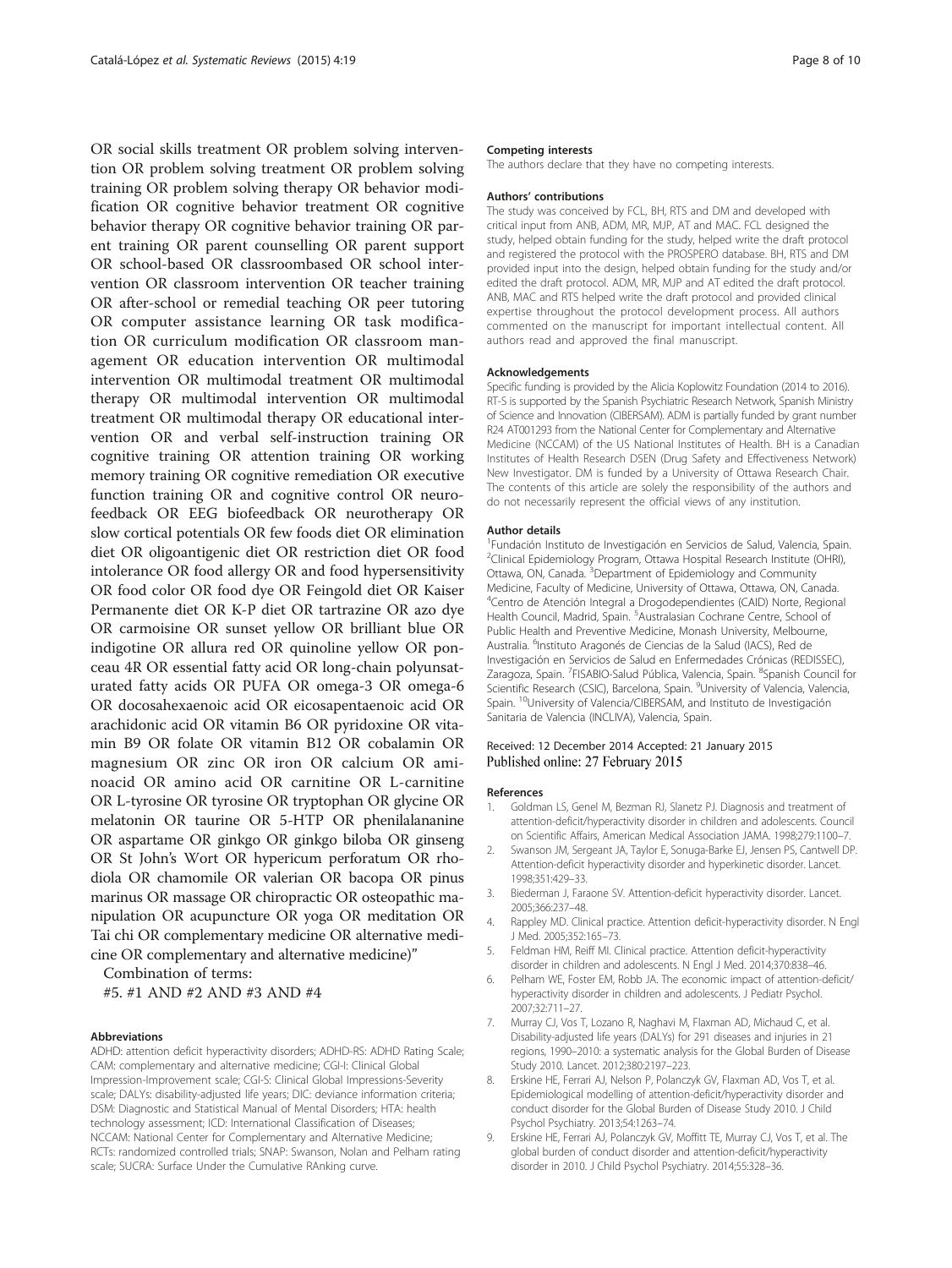- <span id="page-8-0"></span>10. Seixas M, Weiss M, Müller U. Systematic review of national and international guidelines on attention-deficit hyperactivity disorder. J Psychopharmacol. 2012;26:753–65.
- 11. CADTH. Guidelines and Recommendations for ADHD in Children and Adolescents [Internet]. Canadian Agency for Drugs and Technologies in Health: Ottawa (ON); 2011. Available from: [http://www.cadth.ca/media/pdf/](http://www.cadth.ca/media/pdf/RC0290_ADHD_Children_Adolescents_overview.pdf) [RC0290\\_ADHD\\_Children\\_Adolescents\\_overview.pdf.](http://www.cadth.ca/media/pdf/RC0290_ADHD_Children_Adolescents_overview.pdf)
- 12. Keen D, Hadijikoumi I. ADHD in Children and Adolescents. Clin Evid (Online). 2011;02:312.
- 13. Subcommittee on Attention-Deficit/Hyperactivity Disorder; Steering Committee on Quality Improvement and Management, Wolraich M, Brown L, Brown RT, DuPaul G, Earls M, et al. ADHD: clinical practice guideline for the diagnosis, evaluation, and treatment of attention-deficit/ hyperactivity disorder in children and adolescents. Pediatrics. 2011;128:1007–22.
- 14. NICE: Attention Deficit Hyperactivity Disorder: Diagnosis and Management of ADHD in Children, Young People and Adults. NICE Clinical Guideline 72 [Internet]. London: National Institute for Health and Care Excellence; 2008 (last modified March 2013). Available from: [http://www.nice.org.uk/](http://www.nice.org.uk/guidance/cg72/resources/guidance-attention-deficit-hyperactivity-disorder-pdf) [guidance/cg72/resources/guidance-attention-deficit-hyperactivity](http://www.nice.org.uk/guidance/cg72/resources/guidance-attention-deficit-hyperactivity-disorder-pdf)[disorder-pdf](http://www.nice.org.uk/guidance/cg72/resources/guidance-attention-deficit-hyperactivity-disorder-pdf)
- 15. Kendall T, Taylor E, Perez A, Taylor C. Guideline Development Group: diagnosis and management of attention-deficit/hyperactivity disorder in children, young people, and adults: summary of NICE guidance. BMJ. 2008;337:a1239.
- 16. Perou R, Bitsko RH, Blumberg SJ, Pastor P, Ghandour RM, Gfroerer JC, et al. Centers for Disease Control and Prevention (CDC). Mental health surveillance among children–United States, 2005–2011. MMWR Surveill Summ. 2013;62(2):1–35.
- 17. Morrow RL, Garland EJ, Wright JM, Maclure M, Taylor S, Dormuth CR. Influence of relative age on diagnosis and treatment of attention-deficit/ hyperactivity disorder in children. CMAJ. 2012;184:755–62.
- 18. McCarthy S, Wilton L, Murray ML, Hodgkins P, Asherson P, Wong IC. The epidemiology of pharmacologically treated attention deficit hyperactivity disorder (ADHD) in children, adolescents and adults in UK primary care. BMC Pediatr. 2012;12:78.
- 19. Zuvekas SH, Vitiello B. Stimulant medication use in children: a 12-year perspective. Am J Psychiatry. 2012;169:160–6.
- 20. Stephenson CP, Karanges E, McGregor IS. Trends in the utilisation of psychotropic medications in Australia from 2000 to 2011. Aust N Z J Psychiatry. 2013;47:74–87.
- 21. Kemper KJ, Gardiner P, Birdee GS. Use of complementary and alternative medical therapies among youth with mental health concerns. Acad Pediatr. 2013;13:540–5.
- 22. Barnes PM, Bloom B, Nahin RL. Complementary and alternative medicine use among adults and children: United States, 2007. Natl Health Stat Report. 2008;12:1–23.
- 23. Bowers S. Why are we failing young patients with ADHD? BMJ. 2014;349:g6082.
- 24. Thomas R, Mitchell GK, Batstra L. Attention-deficit/hyperactivity disorder: are we helping or harming? BMJ. 2013;347:f6172.
- 25. The Lancet. The realities and needs of children living with ADHD. Lancet. 2014, 384:104
- 26. Phillips CB. Medicine goes to school: teachers as sickness brokers for ADHD. PLoS Med. 2006;3:e182.
- 27. Coghill D. Use of stimulants for attention deficit hyperactivity disorder: FOR. BMJ. 2004;329:907–8.
- 28. Marcovitch H. Use of stimulants for attention deficit hyperactivity disorder: AGAINST. BMJ. 2004;329:908–9.
- 29. Shaw M, Hodgkins P, Caci H, Young S, Kahle J, Woods AG, et al. A systematic review and analysis of long-term outcomes in attention deficit hyperactivity disorder: effects of treatment and non-treatment. BMC Med. 2012;10:99.
- 30. Jadad AR, Boyle M, Cunningham C, Kim M, Schachar R. Treatment of attention-deficit/hyperactivity disorder. Evidence Reports/Technology Assessments, No. 11. Agency for Healthcare Research and Quality: Rockville (MD); 1999.
- 31. Schachter HM, Pham B, King J, Langford S, Moher D. How efficacious and safe is short-acting methylphenidate for the treatment of attentiondeficit disorder in children and adolescents? A meta-analysis. CMAJ. 2001;165:1475–88.
- 32. King S, Griffin S, Hodges Z, Weatherly H, Asseburg C, Richardson G, et al. A systematic review and economic model of the effectiveness and costeffectiveness of methylphenidate, dexamfetamine and atomoxetine for the treatment of attention deficit hyperactivity disorder in children and adolescents. Health Technol Assess. 2006, 10(23):iii-iv,xiii-146.
- 33. Coghill D, Banaschewski T, Zuddas A, Pelaz A, Gagliano A, Doepfner M. Long-acting methylphenidate formulations in the treatment of attentiondeficit/hyperactivity disorder: a systematic review of head-to-head studies. BMC Psychiatry. 2013;13:237.
- 34. Faraone SV, Buitelaar J. Comparing the efficacy of stimulants for ADHD in children and adolescents using meta-analysis. Eur Child Adolesc Psychiatry. 2010;19:353–64.
- 35. Hanwella R, Senanayake M, de Silva V. Comparative efficacy and acceptability of methylphenidate and atomoxetine in treatment of attention deficit hyperactivity disorder in children and adolescents: a meta-analysis. BMC Psychiatry. 2011;11:176.
- 36. McDonagh MS, Peterson K, Thakurta S, Low A. Drug Class Review: Pharmacologic Treatments for Attention Deficit Hyperactivity Disorder: Final Update 4 Report [Internet]. Portland (OR): Oregon Health & Science University; 2011. Available from [http://www.ncbi.nlm.nih.gov/](http://www.ncbi.nlm.nih.gov/books/NBK84419/) [books/NBK84419/](http://www.ncbi.nlm.nih.gov/books/NBK84419/).
- 37. Gillies D, Sinn JK, Lad SS, Leach MJ, Ross MJ. Polyunsaturated fatty acids (PUFA) for attention deficit hyperactivity disorder (ADHD) in children and adolescents. Cochrane Database Syst Rev. 2012;7, CD007986.
- 38. Kratochvil CJ, Milton DR, Vaughan BS, Greenhill LL. Acute atomoxetine treatment of younger and older children with ADHD: a meta-analysis of tolerability and efficacy. Child Adolesc Psychiatry Ment Health. 2008;2:25.
- 39. Roskell NS, Setyawan J, Zimovetz EA, Hodgkins P. Systematic evidence synthesis of treatments for ADHD in children and adolescents: indirect treatment comparisons of lisdexamfetamine with methylphenidate and atomoxetine. Curr Med Res Opin. 2014;30:1673–85.
- 40. Ruggiero S, Clavenna A, Reale L, Capuano A, Rossi F, Bonati M. Guanfacine for attention deficit and hyperactivity disorder in pediatrics: a systematic review and meta-analysis. Eur Neuropsychopharmacol. 2014;24:1578–90.
- 41. Van der Oord S, Prins PJ, Oosterlaan J, Emmelkamp PM. Efficacy of methylphenidate, psychosocial treatments and their combination in school-aged children with ADHD: a meta-analysis. Clin Psychol Rev. 2008;28(5):783–800.
- 42. Parker J, Wales G, Chalhoub N, Harpin V. The long-term outcomes of interventions for the management of attention-deficit hyperactivity disorder in children and adolescents: a systematic review of randomized controlled trials. Psychol Res Behav Manag. 2013;6:87–99.
- 43. Cipriani A, Higgins JP, Geddes JR, Salanti G. Conceptual and technical challenges in network meta-analysis. Ann Intern Med. 2013;159:130–7.
- 44. Mills EJ, Ioannidis JP, Thorlund K, Schünemann HJ, Puhan MA, Guyatt GH. How to use an article reporting a multiple treatment comparison metaanalysis. JAMA. 2012;308:1246–53.
- 45. European Medicines Agency. Guideline On the Clinical Investigation of Medicinal Products for the Treatment of Attention Decifit Hyperactivity (ADHD). EMEA/CHMP/EWP/431734/2008. London: European Medicines Agency; 2010. Available from: [http://www.ema.europa.eu/docs/en\\_GB/](http://www.ema.europa.eu/docs/en_GB/document_library/Scientific_guideline/2010/08/WC500095686.pdf) [document\\_library/Scientific\\_guideline/2010/08/WC500095686.pdf](http://www.ema.europa.eu/docs/en_GB/document_library/Scientific_guideline/2010/08/WC500095686.pdf)
- 46. Curtin F, Elbourne D, Altman DG. Meta-analysis combining parallel and crossover clinical trials. III: the issue of carry-over. Stat Med. 2002;21:2161–73.
- 47. Sonuga-Barke EJ, Brandeis D, Cortese S, Daley D, Ferrin M, Holtmann M, et al. European ADHD Guidelines Group: nonpharmacological interventions for ADHD: systematic review and meta-analyses of randomized controlled trials of dietary and psychological treatments. Am J Psychiatry. 2013;170:275–89.
- 48. Pellow J, Solomon EM, Barnard CN. Complementary and alternative medical therapies for children with attention-deficit/hyperactivity disorder (ADHD). Altern Med Rev. 2011;16:323–37.
- 49. Sarris J, Kean J, Schweitzer I, Lake J. Complementary medicines (herbal and nutritional products) in the treatment of Attention Deficit Hyperactivity Disorder (ADHD): a systematic review of the evidence. Complement Ther Med. 2011;19:216–27.
- 50. DuPaul GJ, Power TJ, Anastopoulos AD, Reid R. ADHD Rating Scale-IV: checklists, norms, and clinical interpretations. New York (NY): Guilford Press; 1998.
- 51. Guy W. Clinical Global Impressions (CGI). In: ECDEU Assessment Manual for Psychopharmacology. Rockville (MD): U.S. Department of Health, Education, and Welfare; 1976.